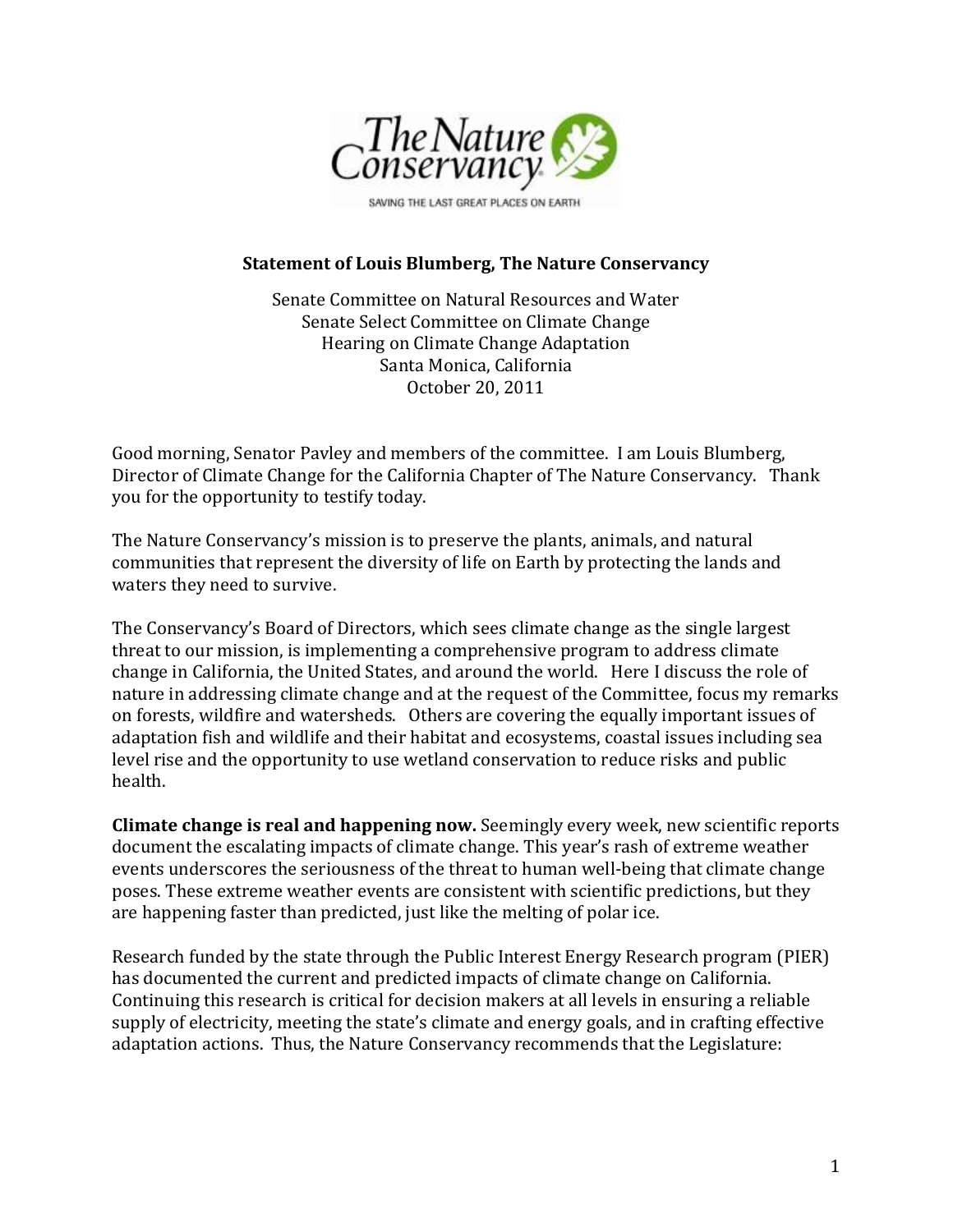**RECOMMENDATION 1: Reinstate funding for research on climate change and the environment including adaptation through the Public Interest Energy Research program or some similar entity.**

**Critical role of nature.** Nature is a powerful tool in our efforts to combat climate change. Nature can help reduce the cause of the problem, for example, by avoiding emissions from deforestation, and can also help human communities adapt to its unavoidable impacts. Using "green" responses provides cost-effective strategies to combat climate change while providing many other benefits like clean water and avoiding greenhouse gas emissions. Green infrastructure like flood plain restoration and wetland protection can be cheaper and quicker to implement then "gray" actions like pouring concrete for levees and sea walls. And green infrastructure is flexible allowing for changes in the future. Using conservation this way as part of an overall strategy to reduce the risk of climate change to people is what we call "nature-based adaptation." The Nature Conservancy recommends that the Legislature

# **RECOMMENDATION 2: Adopt policy promoting nature-based adaption by establishing a preference for green infrastructure over gray actions where feasible.**

In 2009, the state adopted a Climate Adaptation Strategy. It made recommendations for adaptation actions for seven sectors including forests, water and biodiversity, and set a framework for initiating cross-sector activity. While some work has begun, much more action is needed. The Nature Conservancy recommends that the Legislature:

**RECOMMENDATION 3: Conduct a review of the implementation of the state's Climate Adaptation Strategy; mandate the preparation of a climate change vulnerability assessment; provide direction to state agencies and coordinated guidance to regional planning agencies and local governments for comprehensive adaptation; and mandate periodic updates of the state Climate Adaptation Strategy**

**Forests and benefits**. Healthy forests are crucial to California's way of life — to the air we breathe, to the water we drink, to our economy. Healthy, resilient forests are valuable to all of us. Forests provide many public benefits, including habitat for fish and wildlife for recreation, and wood products for home construction; both vital to local economies.

When it comes to climate change, forests are both part of the problem and part of the solution. Conserving forests provides both mitigation and adaptation benefits.

Globally, logging, burning and clearing of forests contributes about 15% of annual greenhouse gas emissions. In California, one study estimated a net loss of 1.16 million acres of forest statewide from 1973 to 2000, with the sharpest decline coming between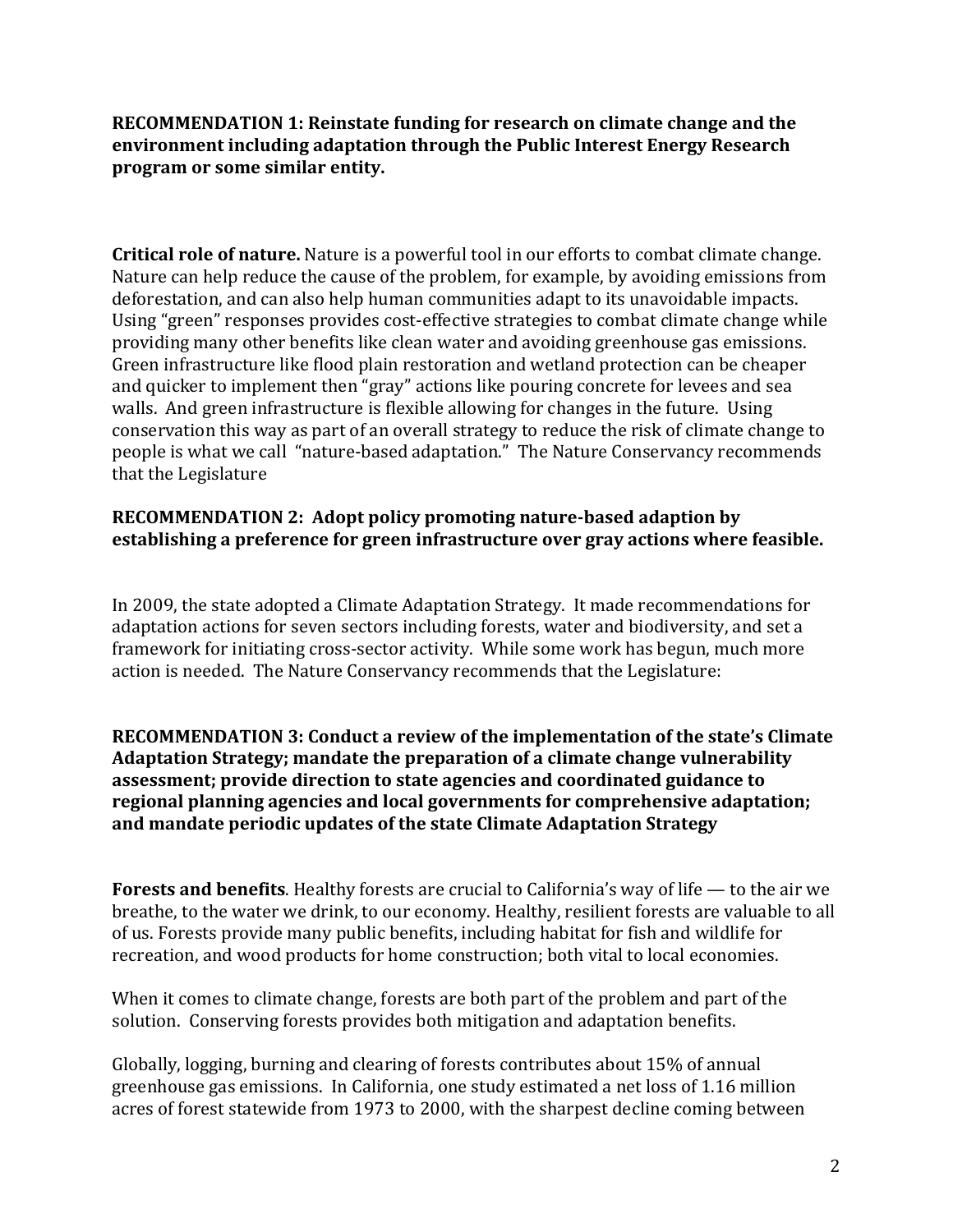1992 and 2000 (Sleeter et al.). Some forest has been lost to wildfire, and much has been converted to other land uses.

Standing forests also provide a crucial carbon storage (or "sequestration") benefit. California's old-growth redwood forests are the most carbon-dense forests on earth. Each year, forests around the world absorb about 25% of global carbon emissions (Y. Pan et al., 2011). In California, forests hold huge stores of carbon (1.1 billion tonnes of carbon stored in live forests greater then 1 inch in diameter). Ecosystems, including forests, across the state on average have sequestered from 14 to 24 million tonnes of carbon annually in good water years. This is equivalent to the emissions of 9 to 15.6 million cars on the road in a year, offsetting about half of our emissions from cars in California.

# **Reducing deforestation and increasing carbon sequestration through forest conservation and tree planting are crucial to addressing climate change.**

A suite of well-calculated forest conservation policies can provide incentives to produce these climate benefits today, including AB 32's provisions for forest offset credits as well as new regional land use plans being developed for SB 375 implementation.

### **RECOMMENDATION 4: Support full implementation of AB 32 with a role for forests. Allocate a portion of the revenue from the auction of AB 32 allowances for adaptation, including nature-based adaptation.**

#### **RECOMMENDATION 5: Integrate climate benefits from conservation and naturebased adaptation strategies into local land use planning through SB 375 implementation, the mandate of the Strategic Growth Council, and other measures.**

Other initiatives are beginning to capitalize on the capacity of nature to reduce emissions and store carbon by conserving wetlands and restoring natural floodplains and riverbanks. But climate change poses increased threats to the survival of our forests and the many public benefits they provide.

**Increase in wildfires.** As the changing climate increases temperature and drought, wildfires pose a greater risk — especially to areas like southern California. Wildfires are a threat to public safety, private property, our economy, and the environment. Clear and effective strategies at the state and local levels are crucial to preventing catastrophic wildfires.

Research funded by the state through the PIER program concluded that without significant reduction in global emissions, the state would by 2085 experience a substantial, long-term increase in wildfires ranging from 58% to 128%. Likewise, the estimated total size of burned areas was predicted to increase by 57% to 169% under the higher emissions pathway. (Westerling, 2008)

The dramatic increase in size and intensity of wildfires is already happening. The recent wildfires in Texas, where the state experienced record heat and drought followed by the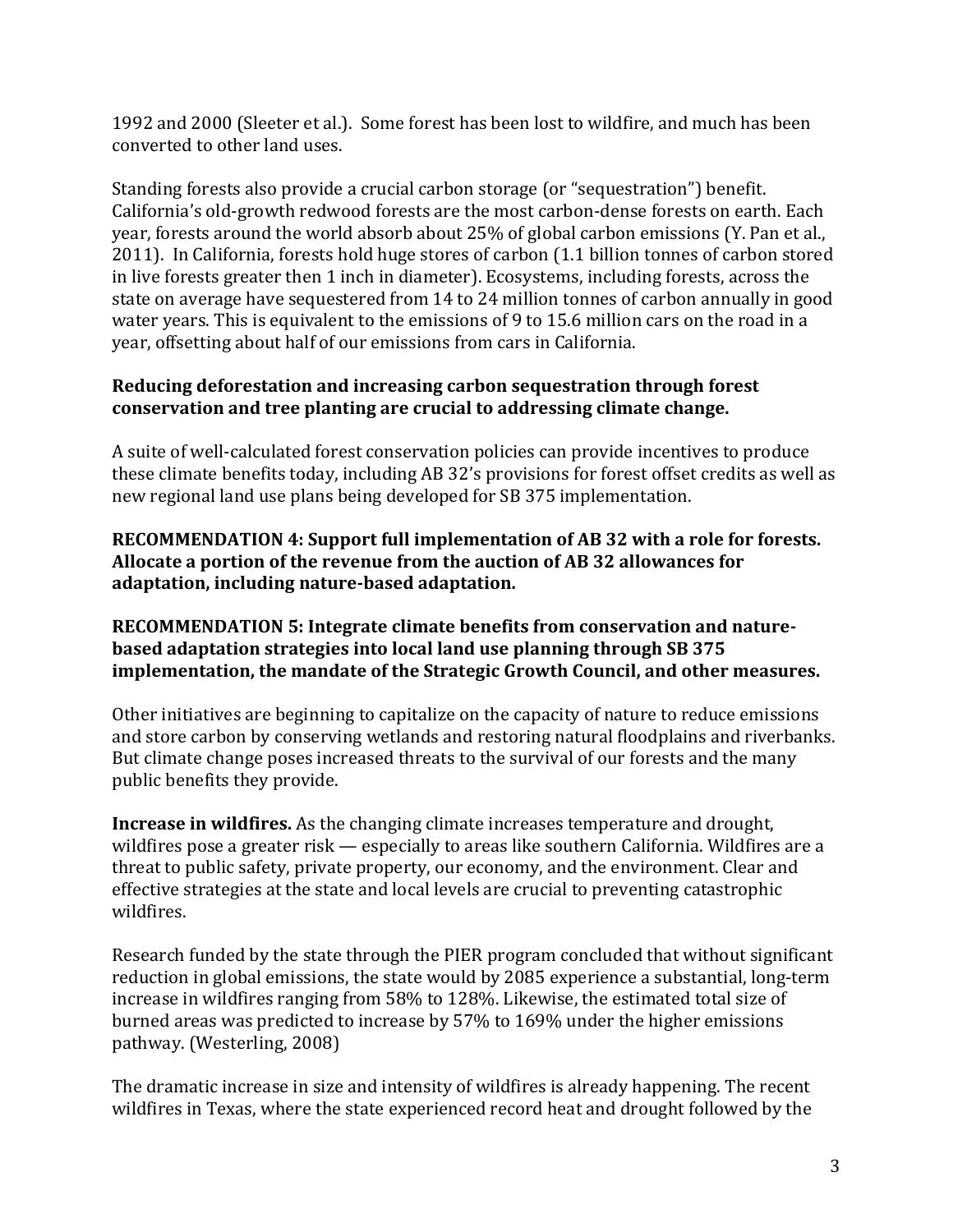worst fire season in history, demonstrate this trend. From January 1 to September 15, more than 22,600 wildfires burned nearly 3.8 million acres destroying at least 2,690 homes and killing four people. This Texas firestorm cost over \$1 billion, and the drought added \$5.2 billion more in agricultural losses. In 2003, the Cedar Fire in San Diego County burned, 280,278 acres, destroyed 2,232 homes and resulted in 14 deaths ; it is the second largest fire in the state's history.

In California, the projected increase of wildfire will also be expensive, with costs in 2085 estimated to range from \$500 million to \$14 billion. The state will face additional costs from loss of transmission lines to wildfire, impacts on reservoirs from post-fire erosion, and related disruptions in electricity and water for people and agriculture.

### **RECOMMENDATION 6: To reduce the risks of these impacts, the state should expand its fire prevention program for residents in areas of high fire risk**

## **RECOMMENDATION 7: the state should work with counties to minimize new dispersed residential development in rural areas, especially in southern California, the Sierra foothills, and other areas at high risk of wildfire.**

Unfortunately, observed changes in the climate are producing impacts today in our forests and watersheds.

**Watersheds threatened.** Ensuring that Californians have access to clean water is essential. The majority of California's water comes from the forested watersheds of the Sierra Nevada, but climate change is altering — and will continue to alter — runoff patterns and timing, bringing more severe flooding events and longer droughts, which will threaten the reliability of our water supply, food supply and even public safety. Maintaining and restoring wetlands, natural floodplains, habitat alongside rivers and streams and forest watersheds will reduce flood risks and contribute to more reliable water supplies.

Impacts on the state's hydrology, including earlier snowmelt and earlier spring runoff, have already been observed and measured. Coupled with potential changes in precipitation and a predicted increase in wildfire, future climate projections indicate that the reliability of the State Water Project and federal Central Valley Project water supply systems will be reduced. Without changes in operating rules, the introduction of nature-based actions, gains in efficiency, and expanded infrastructure, the reliability of statewide water supply systems could be severely diminished.

The financial impact of climate change will also be substantial. The net economic loss for the water delivery system due to climate change is predicted to be between \$140 and \$400 million annually by the end of the century. The added risk of a major failure of the levee system in the Sacramento–San Joaquin Delta due to accelerated rise in sea levels, storm surges, and flooding could substantially increase the risk of negative economic impacts and threaten public safety and agriculture.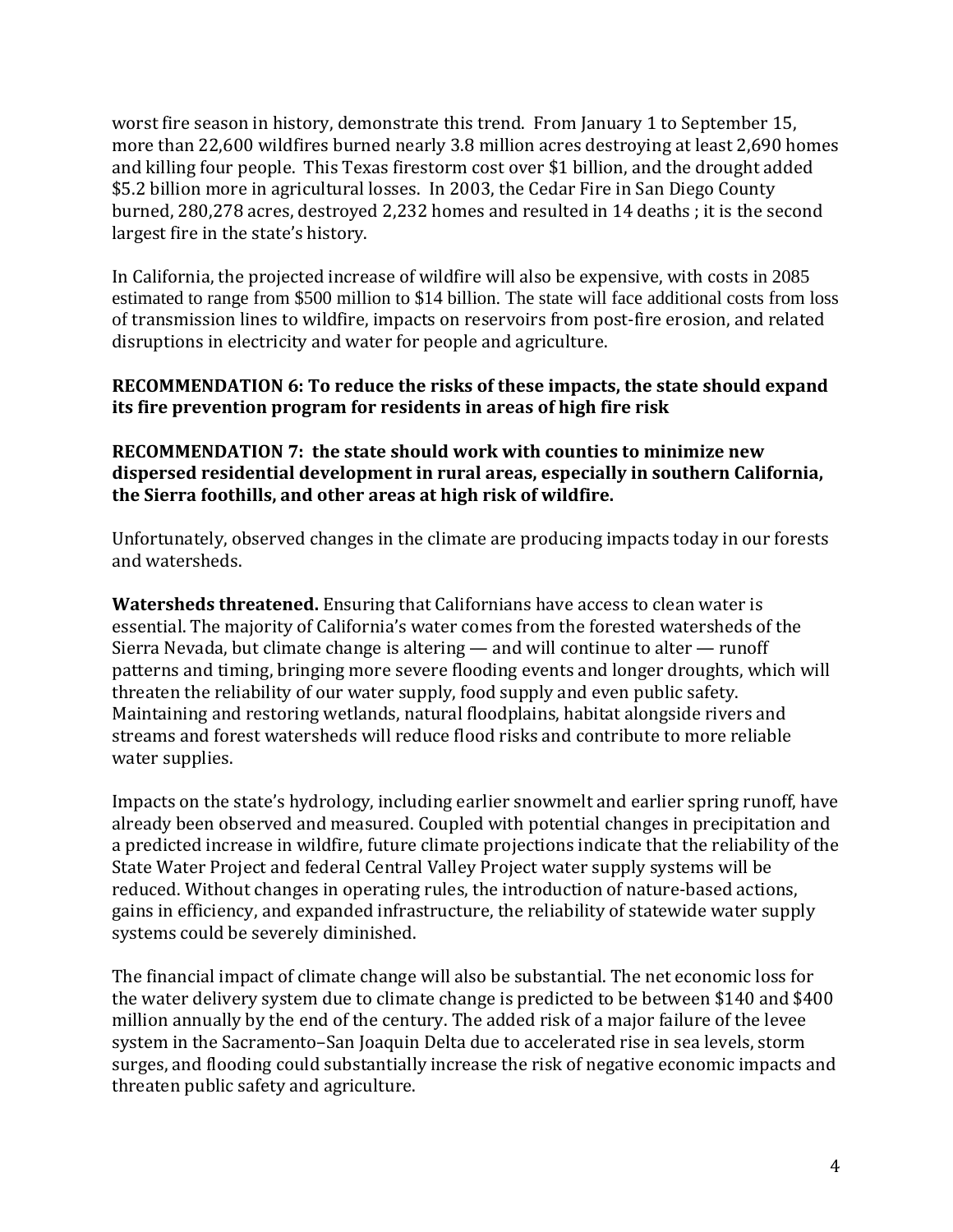The Nature Conservancy recommends a suite of nature-based responses to protect critical watersheds and reduce the risk of water supply disruption to people and to our food supply:

### **RECOMMENDATIONS: FOR WATERSHEDS TO REDUCE RISK FO FIRE AND FLOODS**

- 8. **Forest health.** Promote forest health through forest conservation and ecosystem management, including removal of the most flammable trees and brush. Targeted acquisitions and proper forest management will build resilient forests that can survive climate change impacts while continuing to provide the benefits that society depends on.
- 9. **Expansion of the forest biomass industry** will also help promote forest health and reduce the risks associated with climate change.
- 10. **Control development in fire-prone watersheds.** Reduce fire risk through controlling the patterns of development in fire-prone watersheds through local land use planning and enhanced fire prevention education. For example, the state legislature could require certification of fire clearance compliance when property is transferred from one owner to another.
- 11. **Reconnect rivers** to their floodplains, set levees back wherever possible, and expand or create new bypasses to reduce flood risk and minimize adaptation costs.
- 12. **Restore riparian forests** to reduce runoff, flood risk, store carbon, and enhance habitat for birds, fish, and other wildlife.
- 13. **Reinstate funding for the state's forest nursery** to enhance resilience through genetic diversity and replacement stock for the 1/3 of California covered with forests. Due to prior budget cuts, this program has been eliminated, threatening the long term viability of our forest resources as the climate changes.

# **Conclusion**

The time has come for the state to develop a comprehensive program to reduce the risk to people and natural resources from the impacts of a changing climate. Nature is a powerful tool and should be fully integrated into this program. Using green infrastructure instead of gray infrastructure can reduce risk while also providing a suite of public benefits. Green infrastructure can be cheaper and quicker to implement than engineered responses, and will avoid the greenhouse gas emissions associated with construction of traditional floodprotection infrastructure like levees and sea walls. Deploying the power of nature through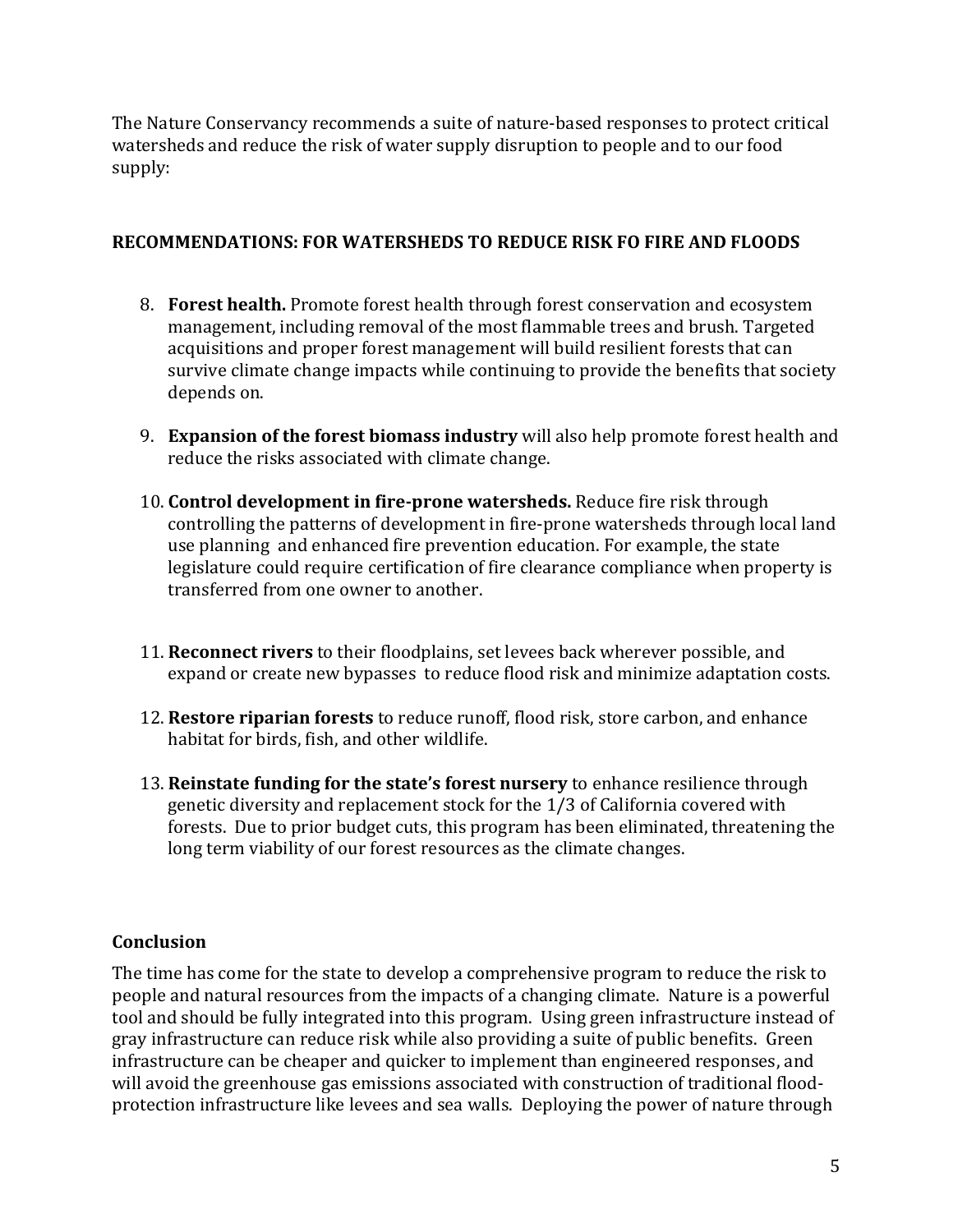green infrastructure creates flexible solutions and avoids locking us into actions that could be difficult, expensive or even impossible to modify should circumstances demand as the climate changes over time.

Unfortunately, given "sooner or later", "later" is not an option. Based on prior emissions, the laws of physics and chemistry dictate that the planet will be different – it is our actions today that will determine just how different it will be. A list of our recommendations is attached as an appendix below.

I congratulate you and your committees for holding this hearing on such an important issue. On behalf of The Nature Conservancy, I offer our support to work with you and the committee to develop a robust public policy platform that will help minimize the risks and negative impacts of a changing climate.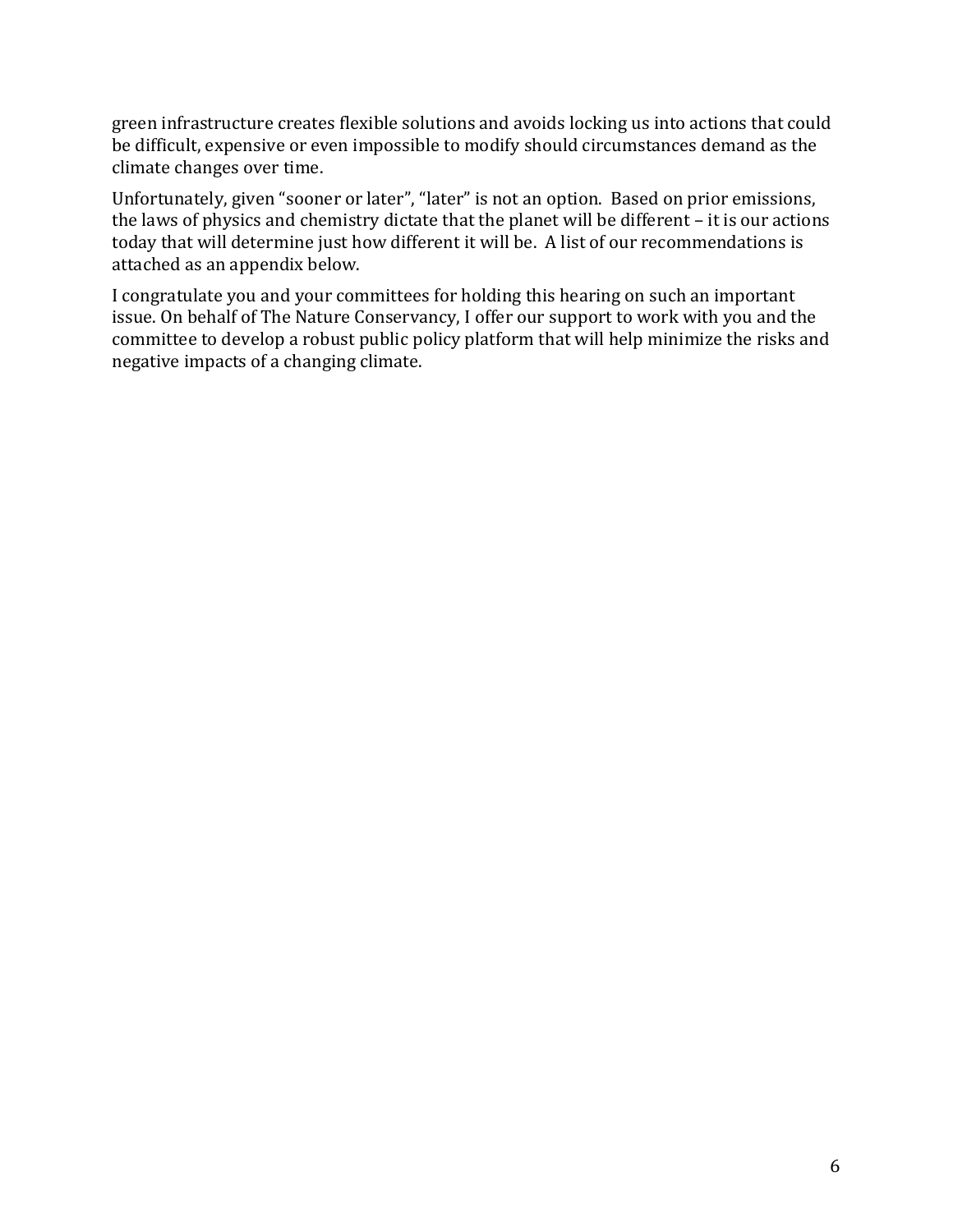# **Appendix 1**

## **Recommendations for Climate Change Adaptation Policy**

- 1. Fund scientific research, data collection and monitoring on climate change and the environment, including adaptation and the role of forests and nature through reauthorization of the Public Interest Energy Research program or a similar entity.
- 2. Adopt a policy promoting nature-based adaption by establishing a preference for green infrastructure over gray actions where feasible.
- 3. Conduct a review of the implementation of the California Climate Adaptation Strategy. Mandate the preparation of a climate change vulnerability assessment and periodic update of the state Climate Adaptation Strategy including direction to state agencies and coordinated guidance to regional planning agencies and local governments for comprehensive adaptation to climate change.
- 4. Support full implementation of AB 32 with a role for forests; allocate a portion of the revenue from the auction of AB 32 allowances for adaptation, including adaptation for people and natural resources.
- 5. Integrate climate benefits from conservation and nature-based adaptation strategies into local land use planning through SB 375 implementation, the mandate of the Strategic Growth Council and other measures.
- 6. To reduce the risks of these impacts, the state should expand its fire prevention program for residents in the high fire risk areas and encourage the insurance industry to send a price signal through its rate structure.
- 7. In addition, the state should work with counties to minimize new dispersed residential development in rural areas, especially in southern California, the Sierra foothills and other high fire risk areas.

Recommendations for watersheds – build resiliency through

- 8. Promote forest health through forest conservation and ecosystem management, including removal of the most flammable trees and brush. Targeted acquisitions and proper forest management will build resilient forests that can survive climate change impacts while continuing to provide the benefits that society depends on.
- 9. Expansion of the forest biomass industry will also help promote forest health and reduce the risks associated with climate change.
- 10. Control development in fire-prone watersheds. Reduce fire risk through controlling the patterns of development in fire-prone watersheds through local land use planning and enhanced fire prevention education. For example, the state legislature